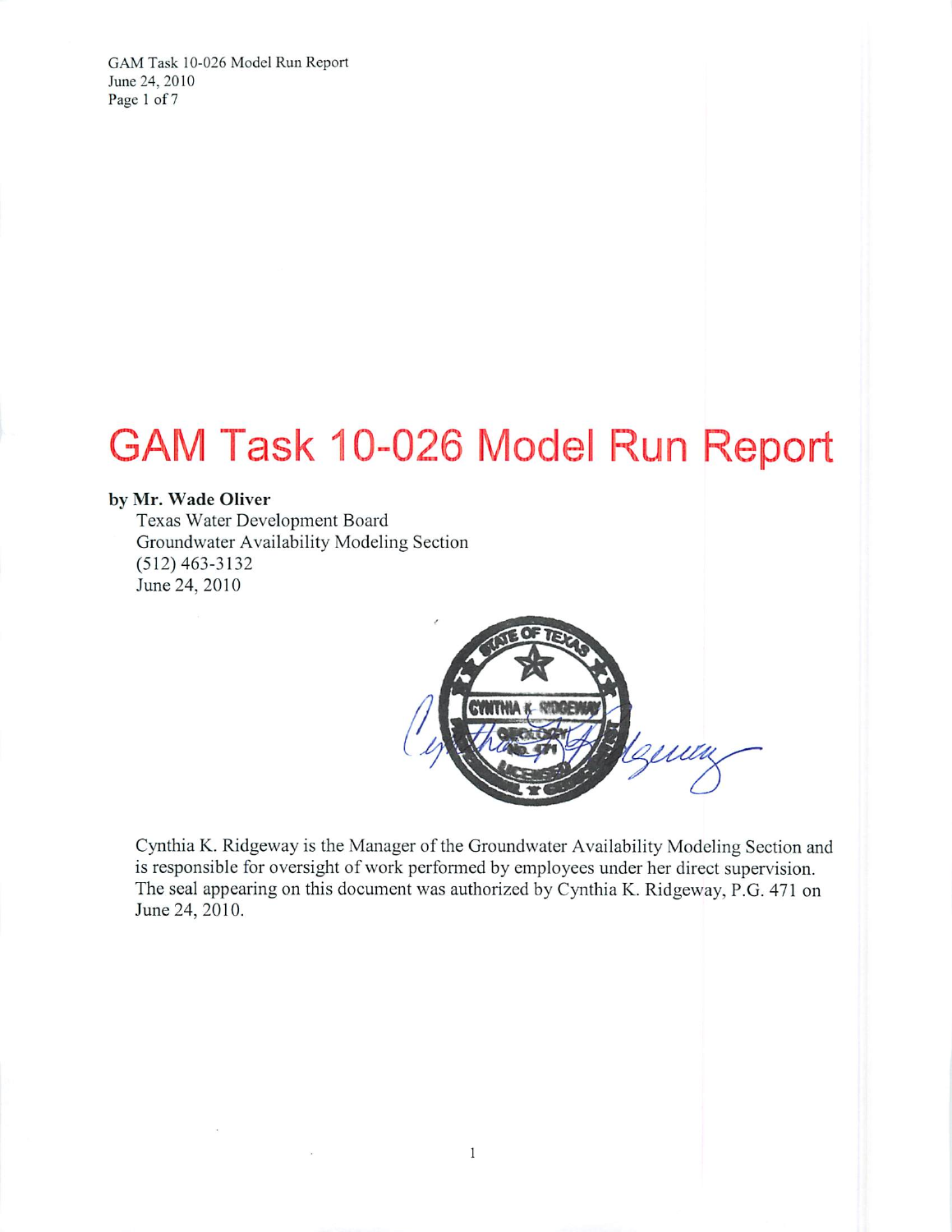# **EXECUTIVE SUMMARY:**

This report describes the methods and results for a 50-year predictive simulation using pumping from the 2007 State Water Plan applied to the groundwater availability model for the Igneous Aquifer and the Wild Horse Flat, Michigan Flat, Ryan Flat, and Lobo Flat portions of the West Texas Bolsons Aquifer. Results indicate that this level of pumping results in between 72 and 78 feet of drawdown, on average, for the districts containing the West Texas Bolsons Aquifer. For the Igneous Aquifer, average drawdown ranges from 15 feet in Jeff Davis County Underground Water Conservation District to 65 feet in Culberson County Groundwater Conservation District.

# **PURPOSE AND DESCRIPTION OF MODEL RUN:**

The model run contained in this report was performed using the groundwater availability model for the Igneous Aquifer and the Wild Horse Flat, Michigan Flat, Ryan Flat, and Lobo Flat portions of the West Texas Bolsons Aquifer to determine how the aquifers respond under pumping from the 2007 State Water Plan (TWDB, 2007) under average recharge conditions. At the June 22, 2010 Groundwater Management Area 4 meeting it was determined that the pumping from previously completed model runs may not be high enough to meet the expected demands on the aquifers. Therefore, a 50-year predictive simulation was run using state water plan pumping – which is higher than the pumping in the previous runs – to provide information to the members of Groundwater Management Area 4 about the effect of state water plan pumping amounts on water levels in the aquifers.

# **METHODS:**

In order to determine the drawdown due to pumping from the 2007 State Water Plan we used the groundwater availability model for the Igneous and parts of the West Texas Bolsons aquifers. It should be noted that the parts of the West Texas Bolsons Aquifer in the groundwater availability model (Wild Horse Flat, Michigan Flat, Ryan Flat and Lobo Flat) are referred to in the model report (Beach and others, 2004) collectively as the Salt Basin Bolson Aquifer.

#### **PARAMETERS AND ASSUMPTIONS:**

The parameters and assumptions for the model run using the groundwater availability model for the Igneous Aquifer and Wild Horse Flat, Michigan Flat, Ryan Flat and Lobo Flat portions of the West Texas Bolsons Aquifer are described below:

- We used Version 1.01 of the groundwater availability model for the Igneous and parts of the West Texas Bolsons aquifers. See Beach and others (2004) for assumptions and limitations of the model.
- We used Processing MODFLOW for Windows (PMWin) version 5.3 as the interface to process model output (Chiang and Kinzelbach, 2001).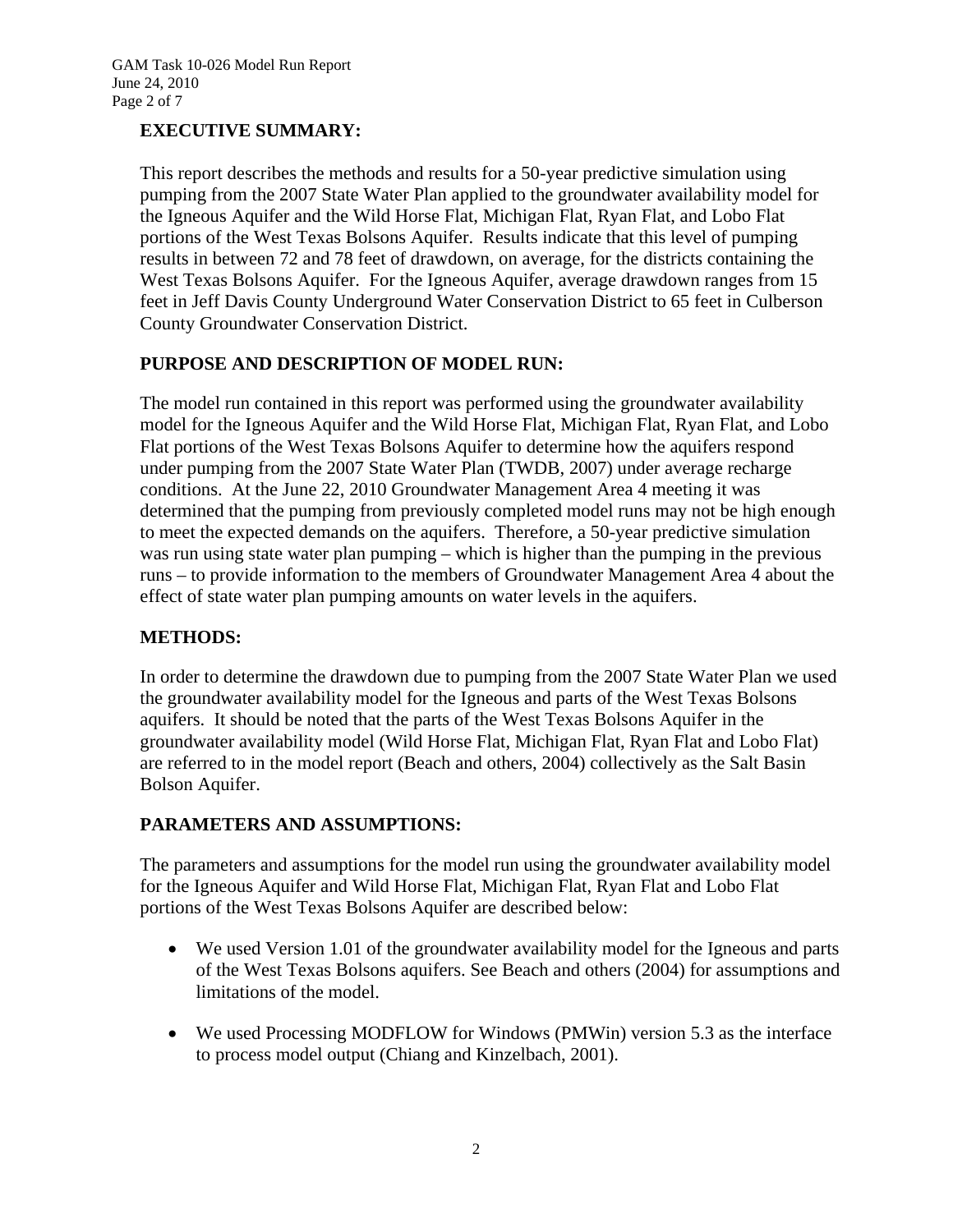- The model includes three layers representing the Wild Horse Flat, Michigan Flat, Ryan Flat and Lobo Flat portions of the West Texas Bolsons Aquifer (Layer 1), the Igneous Aquifer (Layer 2), and the underlying Cretaceous and Permian units (Layer 3). Also note that some areas of Layer 2 in the model, outside the boundary of the Igneous Aquifer, are active in order to allow flow between the West Texas Bolsons Aquifer of Layer 1 and the underlying Permian units of Layer 3.
- The Igneous Aquifer boundary used in the groundwater availability model run was the boundary around which the model was developed. This boundary is a both a generalized (or smoothed) and slightly smaller version of the official boundary of the Igneous Aquifer according to the 2007 State Water Plan. A comparison of these two boundaries, as well as the boundary for the Wild Horse Flat, Michigan Flat, Ryan Flat, and Lobo Flat portions of the West Texas Bolsons Aquifer, is shown in Figure 1.
- The mean absolute error (a measure of the difference between simulated and measured water levels during model calibration) of the entire model for the period of 1990 to 2000 is 64 feet, or four percent of the range of measured water levels (Beach and others, 2004).
- The head closure criterion (HCLOSE) in the Strongly Implicit Procedure package was changed from 0.001 ft to 0.005 feet as described in the previously completed Groundwater Availability Model Run 09-025 (Oliver, 2009). This change did not result in any high (greater than 1 percent) water budget imbalances that would indicate a problem with the model run.
- Cells were assigned to individual groundwater conservation districts as shown in the November 18, 2008 version of the model grid file for the Igneous and parts of the West Texas Bolsons aquifers.
- The simulation was set up using average recharge as described in Beach and others (2004).
- The pumping used for the predictive simulation was taken from the 2007 State Water Plan (TWDB, 2007). Details on this pumping area given below.

# **Pumping**

The pumping in the groundwater availability model for each aquifer in each groundwater conservation district was specified to the values in the 2007 State Water Plan (TWDB, 2007). Note that pumping in the state water plan is specified by county. Because the groundwater conservation district boundaries very closely align with the county boundaries, the state water plan pumping by county was considered appropriate to apply to the corresponding groundwater conservation districts. The pumping in the model for the year 2000 (the last year of the historical/calibration portion of the model) was adjusted and applied to each year of the predictive model run. In order to distribute the increase in pumping, the amount of the increase over the pumping for the year 2000 was uniformly spread over all model cells that contained pumping during the year 2000.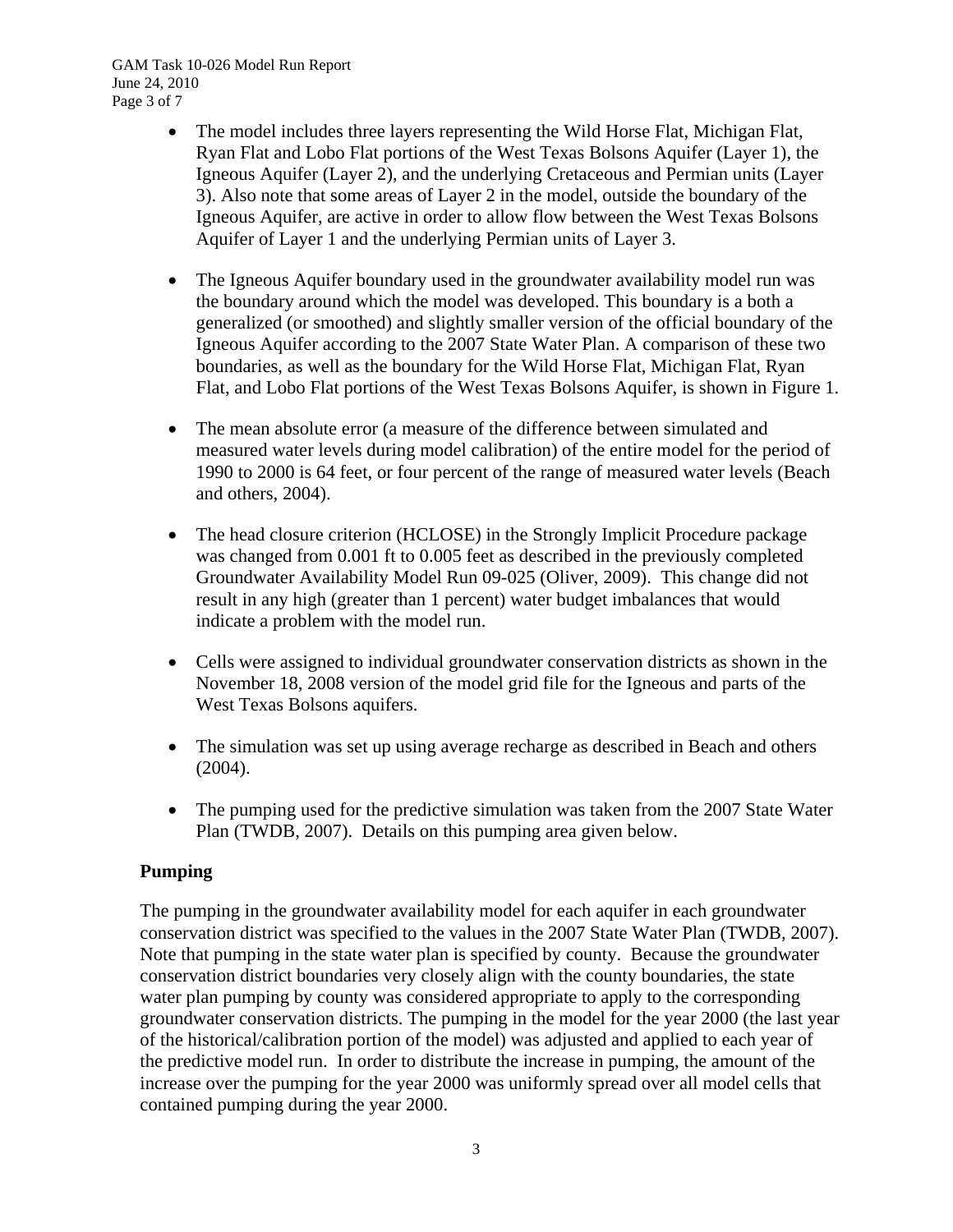GAM Task 10-026 Model Run Report June 24, 2010 Page 4 of 7

> The 2007 State Water Plan groundwater availability for Presidio County for the West Texas Bolsons Aquifer is 16,075 acre-feet per year. However, a portion of this is on the Presidio-Redford Bolson, which is outside the model domain, and was assessed separately in GTA Aquifer Assessment 09-10mag (Wuerch and Davidson, 2010). Based on this estimate, 6,282 acre-feet per year of pumping in the Presidio-Redford Bolson was not included in the model, and pumping in Presidio County for the West Texas Bolsons was estimated as 9.793 acrefeet per year.

> Two minor changes were made to the original pumping distribution in order to allow the model to perform best during the predictive simulation. The first was that the total pumping in cells in the Igneous Aquifer near the city of Alpine that contained greater than 3 acre-feet per year of pumping was distributed evenly among those cells (20 cells total). This redistribution was done in order to prevent the cells with higher pumping from going dry. The second change was to remove pumping from a model cell that would not converge under the various pumping scenarios described in groundwater availability model run 09-025 (Layer 1, Row 79, Column 64). Because the pumping in this cell was less than 0.1 acre-feet per year, its removal is not considered to have any significant effect on the results below.

### **RESULTS:**

Table 1 below shows the results of the predictive groundwater availability model run for the Igneous Aquifer and Wild Horse Flat, Michigan Flat, Ryan Flat and Lobo Flat portions of the West Texas Bolsons Aquifer. First, for comparison purposes, the pumping in each groundwater conservation district for the year 2000 is shown along with the drawdown that would result if this pumping was held constant through the 50-year predictive period.

Second, the pumping from the 2007 State Water Plan is shown. As described above, these values were input to the model and the simulation was run for 50 years. The pumping in each district at the end of the 50 years is also shown. Note that these are generally less than the state water plan pumping input to the model. This is due to cells becoming inactive (or "dry"). When the water level in a cell drops below the base of the cell, the cell becomes inactive and pumping can no longer occur.

The final column in Table 1 is the average drawdown in each groundwater conservation district over the 50-year simulation for each aquifer. In general, the drawdown is highest in the West Texas Bolsons Aquifer, ranging from 72 to 78 feet on average. In the Igneous Aquifer, average drawdown ranges from 15 feet in Jeff Davis County Underground Water Conservation District to 65 feet in Culberson County Groundwater Conservation District. Notice that the pumping in the Igneous Aquifer in Culberson County, 100 acre-feet per year, is the lowest of the four districts. The high drawdown in this area is not primarily due to the relatively low pumping in the Igneous Aquifer, but is instead due to the much higher level of pumping in the overlying West Texas Bolsons Aquifer.

It is important to note that sub-regional water budgets are not exact. This is due to the size of the model cells and the approach used to extract data from the model. To avoid double accounting, a model cell that straddles a political boundary (e.g. a groundwater conservation district) is assigned to one side of the boundary based on the location of the centroid of the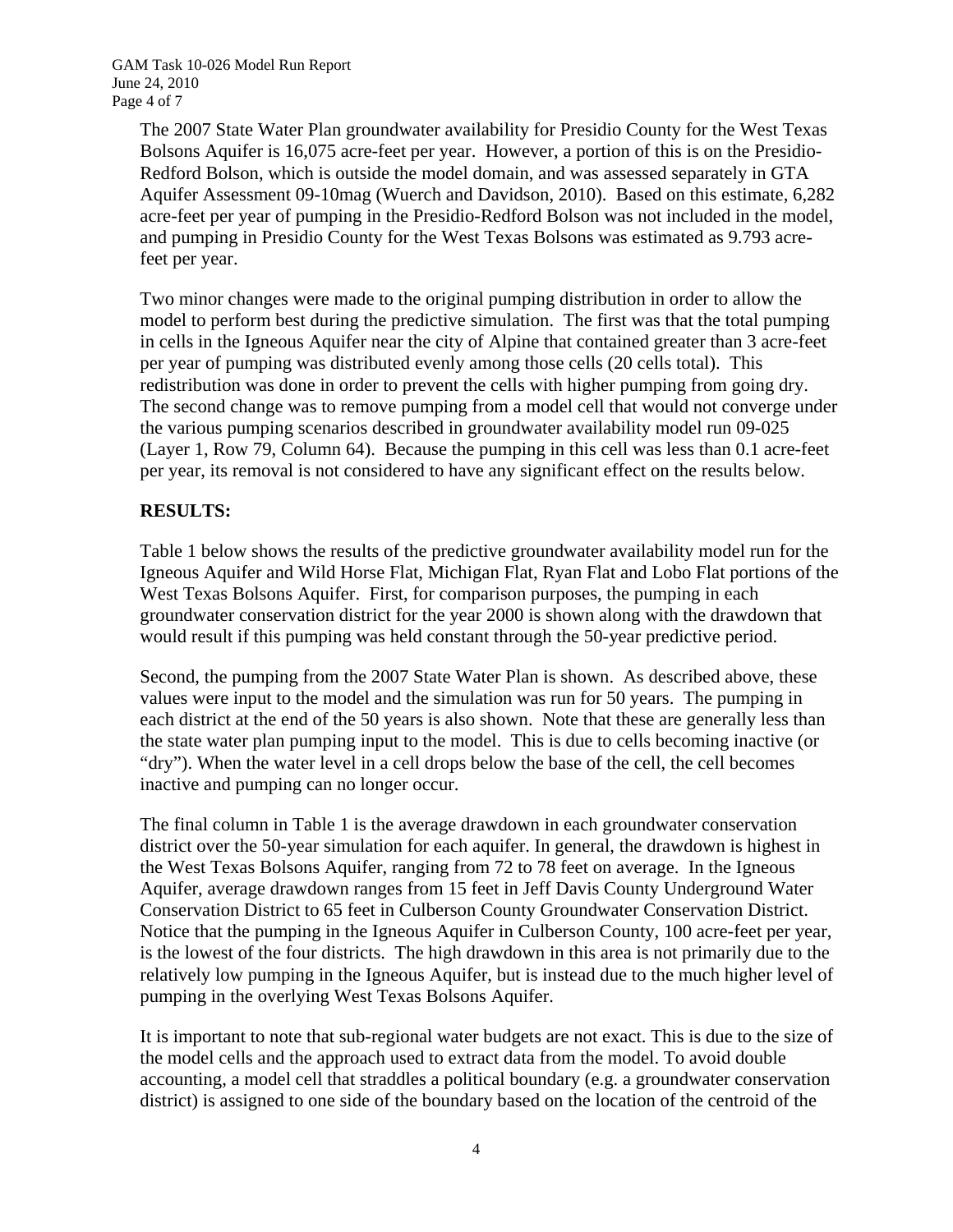GAM Task 10-026 Model Run Report June 24, 2010 Page 5 of 7

> model cell. For example, if a cell contains two districts, the cell is assigned to the district where the centroid of the cell is located.

#### **REFERENCES AND ASSOCIATED MODEL RUNS:**

- Beach, J.A., Ashworth, J.B., Finch, Jr., S.T., Chastain-Howley, A., Calhoun, K., Urbanczyk, K.M., Sharp, J.M., and Olson, J., 2004, Groundwater availability model for the Igneous and parts of the West Texas Bolsons (Wild Horse Flat, Michigan Flat, Ryan Flat and Lobo Flat) aquifers: contract report to the Texas Water Development Board, 208 p.
- Chiang, W., and Kinzelbach, W., 2001, Groundwater Modeling with PMWIN, 346 p.
- Oliver, W., 2009, GAM run 09-025: Texas Water Development Board, GAM Run 09-025 Report, 26 p.
- Texas Water Development Board, 2007, Water for Texas 2007—Volumes I-III; Texas Water Development Board Document No. GP-8-1, 392 p.
- Wuerch, D., and Davidson, S.C., 2010, GTA Aquifer Assessment 09-10: Texas Water Development Board, GTA Aquifer Assessment 09-10 Report, 10 p.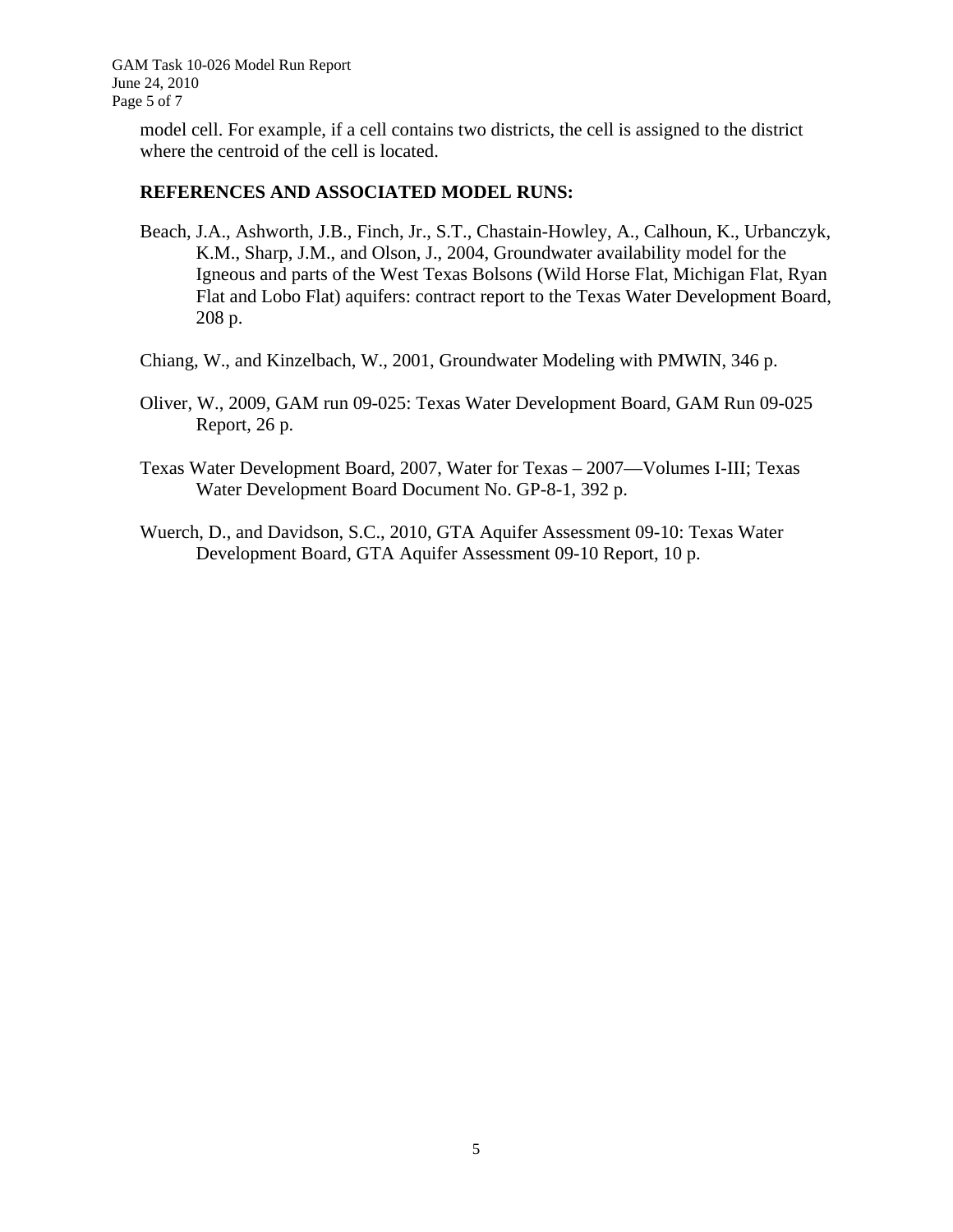#### GAM Task 10-026 Model Run Report June 24, 2010 Page 6 of 7

Table 1. Average drawdown by groundwater conservation district (GCD) associated with pumping from the 2007 State Water Plan (TWDB, 2007). The average drawdown associated with pumping from the last year of the historical/calibration period of the model is also shown for comparison. Pumping is in acre-feet per year. Drawdown is in feet. UWCD is Underground Water Conservation District.

| <b>Aquifer</b>               | <b>GCD</b>             |         | Original 2000 Drawdown due to | <b>State Water Plan</b> | Pumping after 50 | Drawdown due to    |
|------------------------------|------------------------|---------|-------------------------------|-------------------------|------------------|--------------------|
|                              |                        | Pumping | original pumping              | (SWP) Pumping           | years using SWP  | <b>SWP</b> pumping |
| West Texas<br><b>Bolsons</b> | Culbers on County GCD  | 30,316  | 56                            | 38,000                  | 35,504           | 78                 |
|                              | Jeff Davis County UWCD | 135     | 23                            | 8.075                   | 6.202            | 72                 |
|                              | Presidio County UWCD   | 790     |                               | $9,793*$                | 8,382            | 72                 |
| Igneous                      | Culberson County GCD   |         | 47                            | 100                     | 99               | 65                 |
|                              | Jeff Davis County UWCD | 932     | 6                             | 3,000                   | 2.969            | 15                 |
|                              | Presidio County UWCD   | 1.985   |                               | 6.500                   | 6.030            | 19                 |
|                              | Brewster County GCD    | 2,051   |                               | 5,000                   | 4.735            | 28                 |

\*State water plan pumping for the West Texas Bolsons Aquifer in Presidio County UWCD is 16,075 acre-feet per year. However, a portion of this is in the Presidio-Redford Bolson, which has been assessed in GTA Aquifer Assessment 09-10mag (Wuerch and Davidson, 2010). This yielded 6,282 acre-feet per year of pumping from the Presidio-Redford Bolson, which was subtracted from the state water plan pumping to yield 9,793 acrefeet per year.